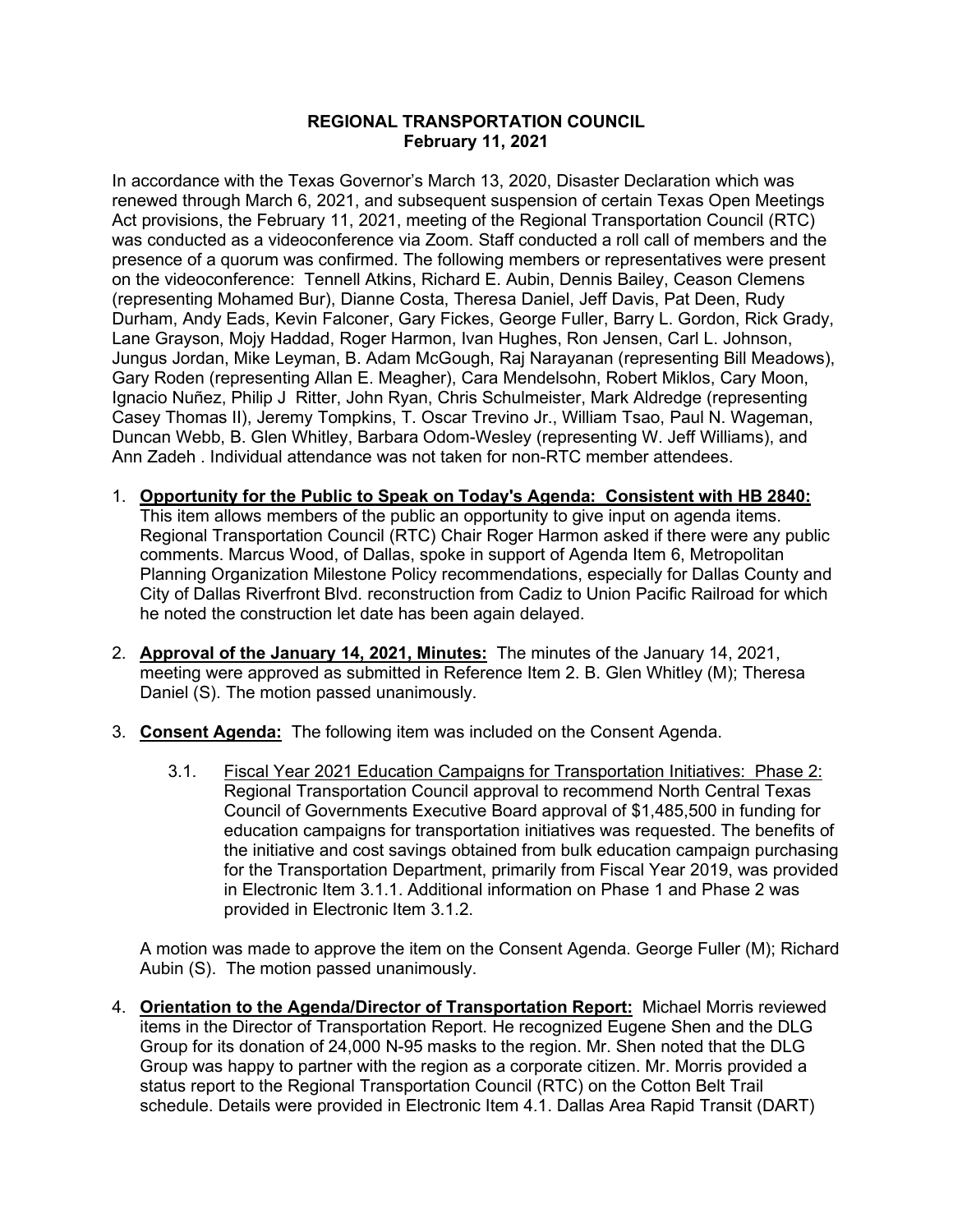contracted with an engineering firm in December 2020 to complete the design process for the bicycle and pedestrian components of the project. He noted that DART is reaching out to local governments and staff will inventory which local governments have been contacted. The design is expected to be 30 percent complete by May 2021. DART will soon move ahead with selection of Contractor 2 to implement the critical trail sections. By early November 2021, 60 percent of the plans and opinions of construction costs will be available which will provide a better idea of how much of the trail can be constructed by funding previously approved to date by the RTC, Dallas County and other local contributions. He noted staff will continue to monitor progress on the project. In addition, Mr. Morris provided a brief overview of Changing Mobility: Data, Insights, and Delivering Innovative Projects During COVID Recovery. He highlighted impacts by mode of travel. Bicycle/pedestrian activity remains high, and freeway volumes have stayed around 9 percent below pre-COVID volumes. Toll road transactions remain approximately 20 percent less versus the same month in 2019, and SH 360 transactions are improving. Telecommuting trends were also highlighted. Staff is working on a region-wide policy to try to maintain some of the benefits of reduced commutes. Transit ridership has also shown consecutive months of improvement and staff continues to coordinate with transit authorities on efforts to improve ridership. In addition, he discussed impacts to revenue as well as the lower cost of construction. The region continues efforts to implement projects in order to take advantage the of the reduced construction costs. Details were provided in Electronic Item 4.2 and available through the online dashboard at [www.nctcog.org/pm/covid-19.](http://www.nctcog.org/pm/covid-19) Dallas-Fort Worth Clean Cities upcoming events were available at<https://www.dfwcleancities.org/dfw-clean-cities-meetings> and current air quality funding opportunities for vehicles were available at [https://www.nctcog.org/trans/quality/air/funding-and-resources/fundingvehicle.](https://www.nctcog.org/trans/quality/air/funding-and-resources/fundingvehicle) Electronic Item 4.3 contained information on the status of Texas Volkswagen Environmental Mitigation Program funding programs. Electronic Item 4.4. contained information on a Regional Greenhouse Gas Emissions Inventory Call for Interested Cities and the current Auto Occupancy/High-Occupancy Vehicle Quarterly Subsidy Report was provided in Electronic Item 4.5. The East/West Equity Report was provided in Electronic Item 4.6. Electronic Item 4.7 contained the January online input opportunity minutes, and the February online input opportunity notice was provided in Electronic Item 4.8. The current Public Comments Report was provided in Electronic Item 4.9, recent correspondence in Electronic Item 4.10, recent news articles in Electronic Item 4.11, and recent press releases in Electronic Item 4.12.

## 5. **Update on the 2021-2024 Transportation Improvement Program and Statewide Transportation Improvement Program Timeline and Changes Resulting from**

**Statewide Financial Constraints:** Ken Bunkley briefed the Council on the altered 2021- 2024 Transportation Improvement Program (TIP)/Statewide TIP approval timeline and proposed revisions to the 2021-2024 TIP/STIP listings. The 2021-2024 TIP/STIP was submitted to the Texas Department of Transportation (TxDOT) in June 2020. Around the time of the submittal, staff learned the approval of the STIP would be delayed due to issues balancing project programming to available revenues statewide. In order to resolve this issue, changes were needed to project fiscal years for selected projects to adjust to available funding. Until these changes are made, the 2019-2022 TIP/STIP will remain in effect. The primary impact of the delay is on any projects that were newly added or changed substantially in the 2021-2024 TIP since funding agreements or new federal/State actions for these projects cannot be executed until the STIP is approved. Changes to projects requested through the November 2020 TIP modification cycle have also been delayed, as well as the February 2021 TIP modification cycle. November 2020 and February 2021 TIP revisions, as well as changes to balance statewide fiscal constraints have been incorporated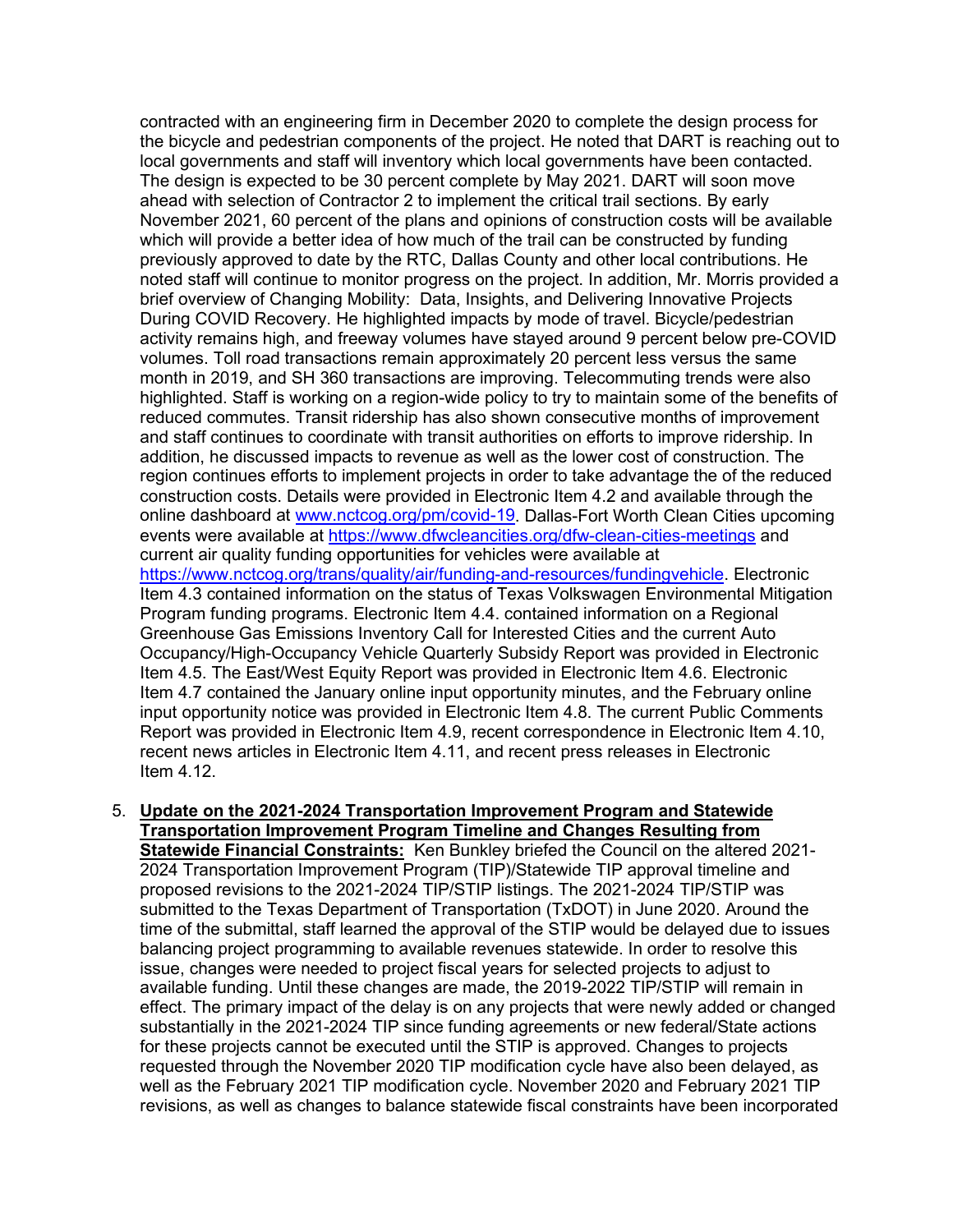into the original 2021-2024 TIP/STIP submission. TxDOT approval of the updated 2021- 2024 TIP/STIP documents is anticipated in late March 2021 and US Department of Transportation (USDOT) approval in May 2021. Since the May 2021 STIP revision cycle coincides with USDOT review of the new TIP/STIP, TxDOT anticipates cancelling the May 2021 TIP revision cycle meaning the next deadline for TIP modification requests would be the August 2021 cycle, with April 26, 2021, as the deadline for modifications requests to the North Central Texas Council of Governments (NCTCOG). Resulting STIP revision approval would be anticipated in late September or early October 2021. This timeline means that new projects in FY2021 are extremely limited and most new funding would not be available until FY2022. Mr. Bunkley noted that as part of the updates, there are items that need RTC review and approval. Items include 13 projects TxDOT has identified as needing to be moved due to financial constraints, 34 projects that have obligated since original submittal of the 2021-2024 that no longer need to be double listed, 7 revisions from the November Modification cycle and one revision from the February Modification cycle that were initially processed administratively but have been amended and now require RTC approval. Mr. Bunkley noted that resulting revisions to the 2021-2024 TIP were provided as Electronic Item 5.1 for the Council's consideration. These changes have been reviewed for consistency with the mobility plan, the air quality conformity determination and financial constraint of the TIP. Electronic Item 5.2 contained additional information. A motion was made to approve the changes to projects in the 2021-2024 TIP requiring RTC action as provided in Electronic Item 5.1 and for staff to administratively amend other planning and administrative documents, as needed. Rick Grady (M); Ivan Hughes (S). The motion passed unanimously.

6. **2020 Metropolitan Planning Organization Milestone Policy Implementation (Round 2):** Christie Gotti presented proposed recommendations and deadlines for the projects that are part of the second round of the Metropolitan Planning Organization (MPO) Milestone Policy initiative. As a reminder, the Regional Transportation Council (RTC) has been selecting projects since 1992. In 2015, staff instituted the first round of the MPO Milestone Policy which reviewed projects selected from 1992 to 2005 that had not been implemented and was successful in getting 51 out of 57 projects to construction. The second MPO Milestone Policy effort began in November 2019. Projects impacted through the second round were primarily those funded between 2006 and 2010 that had not let or obligated as of December 2019. The effort also included projects funded prior to 2006 that had let, but have had implementation issues, those funded with RTC-selected sources, locally funded projects that were being tracked because of regional significance, and a few projects funded with Congressional earmarks that are subject to rescission. Intended outcomes of the Milestone Policy were reviewed, as well as the reapproval process. Agencies with projects on the Milestone Policy list were notified by letter and notified once again when the deadline to provide responses was extended due to COVID-19 impacts. Agencies were required to reconfirm the projects as a priority by providing a realistic and achievable schedule that was vetted by the North Central Texas Council of Governments (NCTCOG) and Texas Department of Transportation, providing documentation of policy board support, and documenting that any required local match was still available. A summary of the 41 projects and funding proposed for cancellation, as well as projects under construction/complete or letting in the future was provided. Ms. Gotti noted that staff did not restrict the schedules provided by local governments and only asked that the schedules provided were realistic. In addition, she noted when presented to the Surface Transportation Technical Committee (STTC) and the RTC, staff proposed two policy position changes to the procedures associated with the Milestone Policy. Staff proposed that there would no longer be a oneyear grace period and further extensions would not be offered to projects that missed their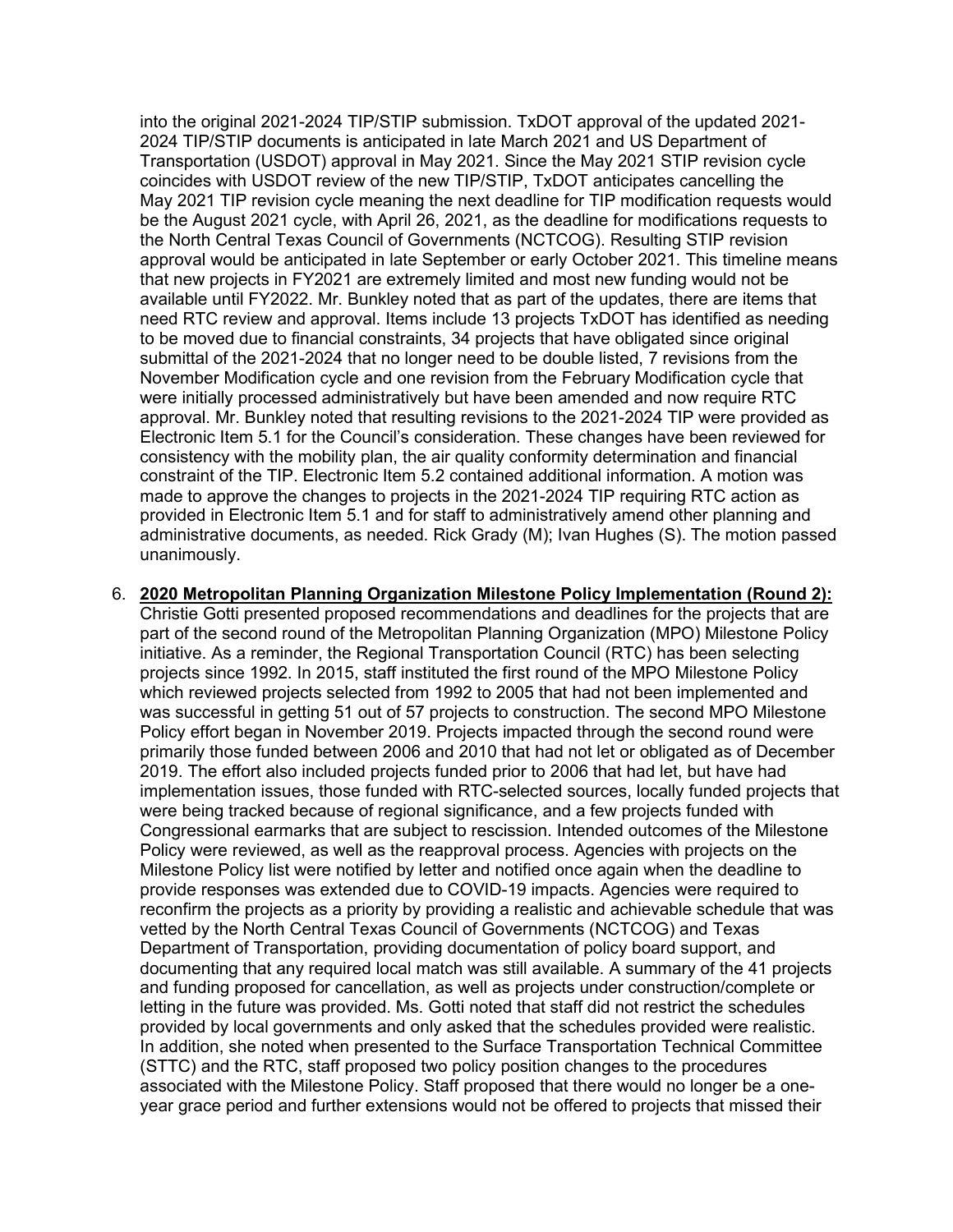deadlines. Staff proposed that failure to meet the schedules set forth will result in automatic removal of funding from a project. At the January 22 STTC meeting, staff received feedback from members that they were not comfortable with the automatic cancelation of projects. As a result, staff proposed to enable reconsideration of individual projects prior to cancelation through a Milestone Policy tracking process that includes quarterly performance reports. Local agencies that are implementing projects at risk will be required to report the status of any project on the Milestone Policy list until the project lets. Reports would detail steps the project sponsor is taking to advance the project. NCTCOG staff will evaluate the reports and rate the projects based on how well the project sponsor is implementing the projects: green, low risk of project delay; yellow, medium risk of project delay; or red, high risk of project delay. If the committed schedule is missed and the project has been graded as red/high risk, the project will likely be recommended for cancelation. The schedule for this effort was reviewed and an overview of the requested action was provided. The draft list of proposed recommendations for these projects was provided in Electronic Item 6.1. Details on the MPO Milestone Policy were provided in Electronic Item 6.2. Andy Eads noted he was supportive of staff's recommendations and asked if staff considered a financial penalty to the local partners, some type of diminishing financial partnership, as an incentive to keep projects on track. Ms. Gotti noted a financial incentive may help, but as projects are delayed and inflation increases the cost of projects, then a delayed project loses money on both the inflationary side and through diminishing funding which may make the project infeasible to deliver. Michael Morris noted that various incentives were considered, but that local government support or cash match may not be the source of the problem. Staff has decided to move towards taking a more active role through the requirement of quarterly reports, so that the cause for project delays is understood earlier in the process and communication is enhanced with the project sponsors. RTC Vice Chair Theresa Daniel noted she was also supportive and appreciated the increased communication to the Council so that members can be aware of project delays, monitor, and see if they have any influence regarding efforts to move forward the delayed projects or cancel projects. A motion was made to approve the proposed recommendations outlined in Electronic Item 6.1, including the cancelation of certain projects, established timeframes for each project, and the revised Milestone Policy procedures included in Electronic Item 6.2. Action also included approval for staff to administratively amend the Transportation Improvement Program/Statewide Transportation Improvement Program and other administrative/planning documents as needed. Theresa Daniel (M); Barry L. Gordon (S). The motion passed unanimously.

7. **Unmanned Aircraft Systems Resolution:** Ernest Huffman provided an overview of the proposed Regional Transportation Council (RTC) resolution to support the safe and efficient integration of Unmanned Aircraft Systems (UAS) into the Dallas-Fort Worth (DFW) transportation system. Elements of the draft resolution, R21-01 Resolution Supporting the Safe and Efficient Integration of Unmanned Aircraft Systems into the DFW Regional Transportation System, provided in Electronic Item 7.1, were highlighted and include RTC support for: a continuous, comprehensive, and cooperative transportation planning process to integrate land-based and aerial-based transportation systems in a safe and cost-effective fashion; safe and responsible UAS activity within the region including current and future uses; encouraging agencies to support their public safety services use of UAS; encouraging agencies to work with the UAS industry to adopt "pilot" programs to demonstrate the technologies properly operated in and around a metropolitan area; encouraging educational institutions in North Texas to provide UAS-oriented educational offerings to help prepare the transportation workforce of the future; the development of UAS aircraft pilot certification standards; and encouraging agencies to participate in the North Texas UAS Safety and Integration Task Force Community Integration Working Group. The Community Integration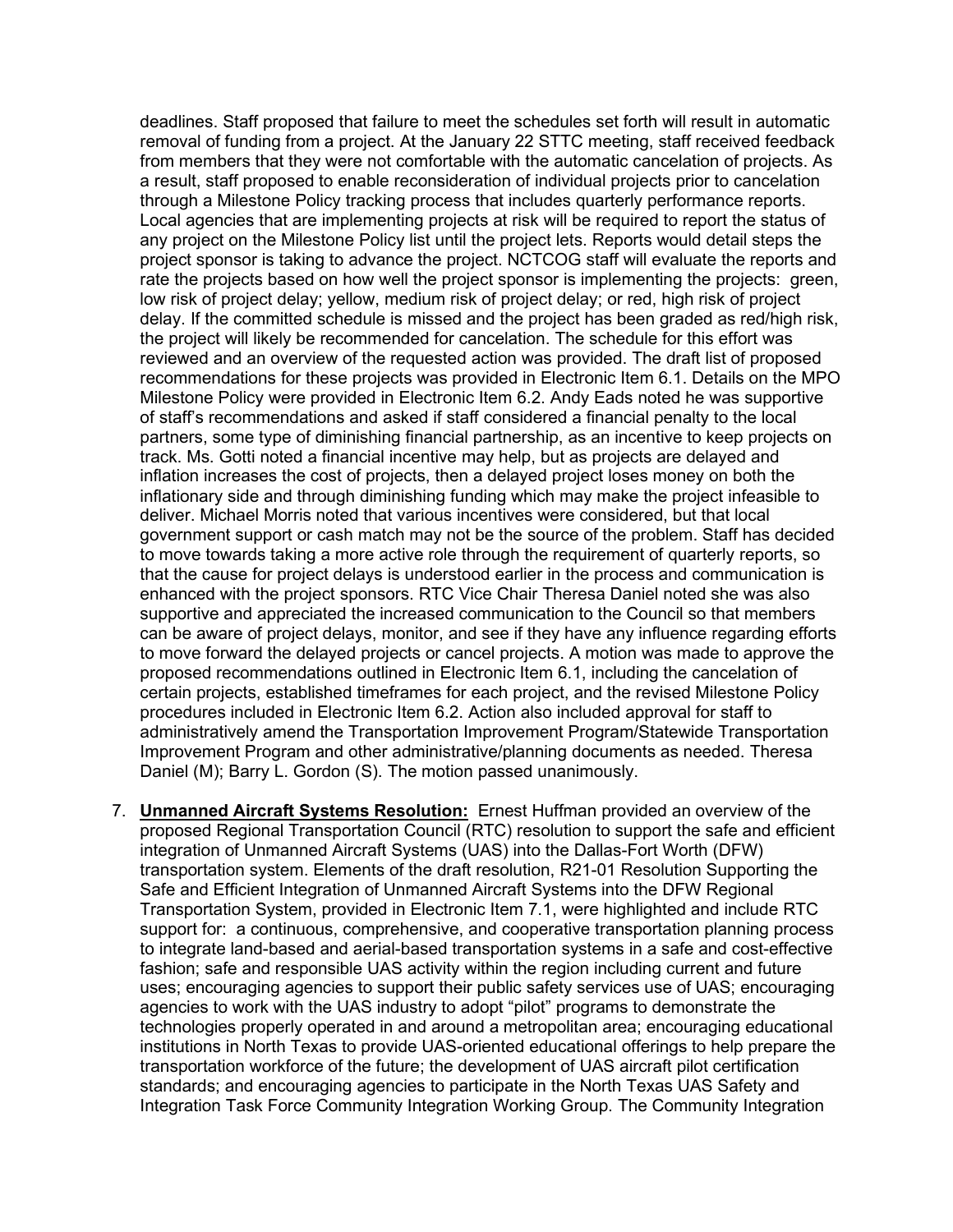Working Group was created in an effort to help cities collaborate on integration issues. The working group will help cities categorize community concerns, inventory available applications for city use, inventory funding mechanism for city use, inventory training available to cities, identify how small UAS aircraft and other UAS operations can supplement existing transportation methods, and identify how UAS can replace existing transportation methods in emergency situations. Mr. Huffman requested that entities interested participating in the North Texas UAS Safety and Integration Task Force Community Integration Working Group to contact staff. Additional information was provided in Electronic Item 7.2. Barry L. Gordon asked if additional North Central Texas Council of Governments (NCTCOG) staff would be needed for the certification process. Mr. Huffman noted that NCTCOG staff would not be directly engaged on creation of the certification processes but will inventory the current certification processes and relay that information to those involved in the region. No additional NCTCOG staff would be required for the effort. A motion was made to approve R21-01, Resolution Supporting the Safe and Efficient Integration of Unmanned Aircraft Systems into the DFW Regional Transportation System, provided in Electronic Item 7.1. Rick Grady (M); George Fuller (S). The motion passed unanimously.

8. **Legislative Update:** Rebekah Hernandez provided an update on federal legislative actions related to transportation and air quality issues affecting the Dallas-Fort Worth area. Pete Buttigieg has been confirmed as the new United States Secretary of Transportation, and he recently spoke about his support for high-speed rail and focus on climate change, resilient infrastructure, and maintaining safety as some of his priorities. In addition, Congress recently passed a budget resolution that paves the way for President Biden's \$1.9 trillion stimulus plan. In the most recent action, the House Transportation Committee on Infrastructure approved language that would provide \$30 billion of emergency funding for public transit and \$1.5 billion for Amtrak. As committee hearings continue, the House is expected to take up the bill for consideration. Since the President took office, he signed a series of executive orders that either froze or rolled back regulations implemented by the previous Administration. One new executive order repealed the 2017 One Federal Decision rule which encouraged federal agencies to cooperate on environmental permitting for major infrastructure projects. Other executive orders also signed include those related to climate change, wearing face masks on public transportation systems, and environmental justice enforcement. Also highlighted were new Congressional committee members. Those related to transportation include Representative Eddie Bernice Johnson as Chair of the House Science Committee, Representative Kay Granger as a ranking member on the House Appropriations Committee, and Representatives Eddie Bernice Johnson, Collin Allred, and Beth Van Duyne as members of the House Transportation and Infrastructure Committee. Ms. Hernandez also provided an update on State legislative actions. The Lieutenant Governor and Speaker both announced committee assignments. The chair of the Senate Committee on Transportation remains Senator Robert Nichols, and North Texas members include Senator Hancock and Senator West. The Chair of the House Transportation Committee also remains the same, Representative Terry Canales and Texas members includes Representatives Yvonne Davis and Glenn Rogers. Other notable changes include a new House Appropriations Chair and new Senate Committee on Local Government. Regarding the proposed Fiscal Year 2022-2023 State budget, the House and Senate released its versions which both total slightly over \$251 billion and include the same amounts in general revenue. Included for transportation in both bills is \$30.4 billion, which is a 7.5 percent decrease from FY20-21 and includes Proposition 1 and Proposition 7 transfers. Overall, fewer bills have been filed this session, including fewer transportation bills. Of interest to Regional Transportation Council (RTC) members is HB 427 that would create an additional \$200 fee for electric vehicles and a \$100 fee for hybrid vehicles at the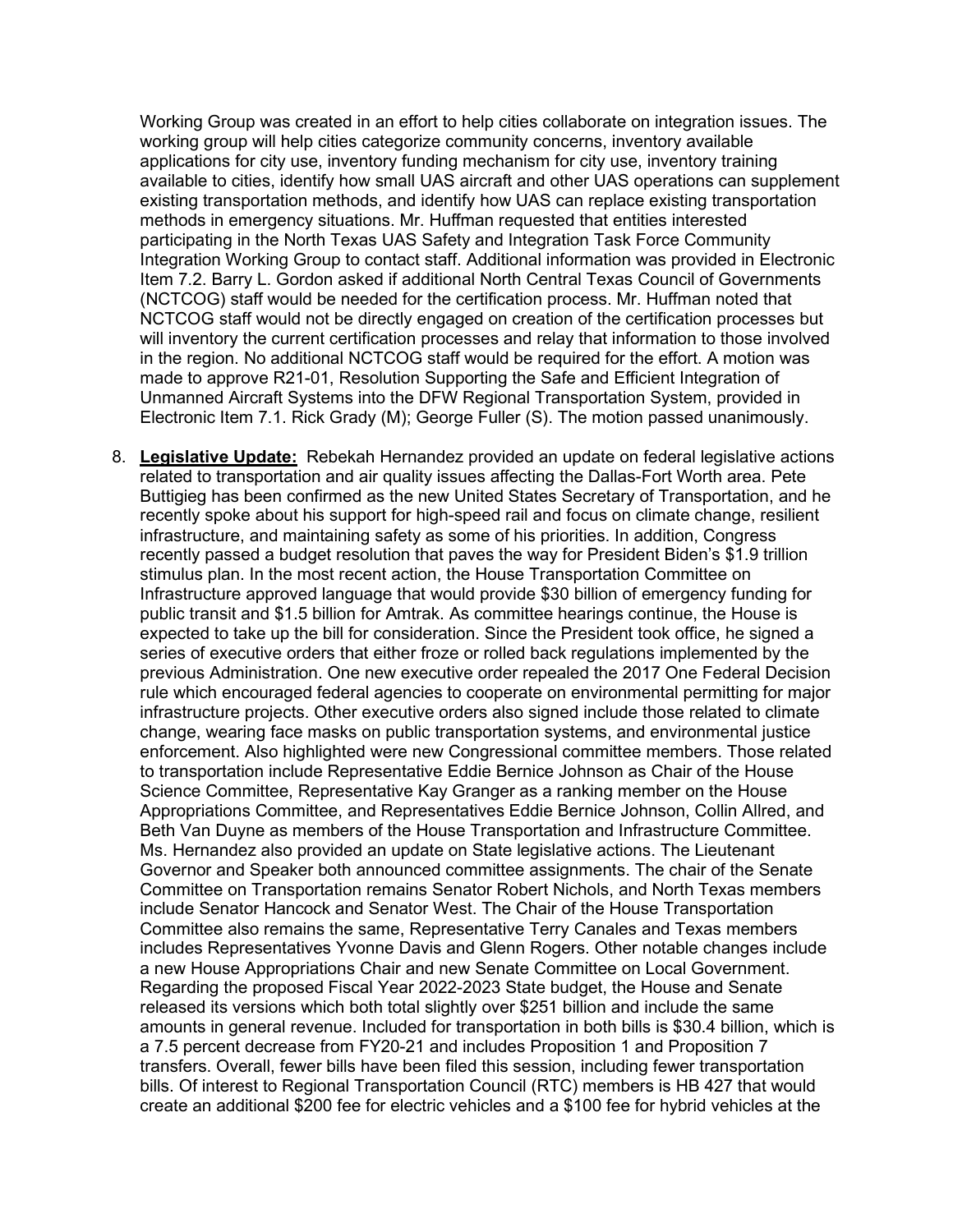time of registration that would go to the State Highway fund. She noted the RTC Legislative Program supports additional transportation revenue and that both Chairs have noted an alternative fuel vehicle fee is an important topic. In addition, Senator Nelson has scheduled 16 hearings of the Senate Finance Committee over the next few weeks, and Senate Redistricting Committee hearings are also being held. She noted that the bill filing deadline is March 12 and staff will continue to track bills related to the RTC Legislative Program. Ms. Hernandez also noted the Governor listed emergency topics for which legislators can start to consider previous to the 60-day mark to take up legislation. No transportation items were included but staff will continue to monitor the broadband topic. Regional Transportation Council Secretary Ann Zadeh discussed HB 442 (safe streets), SB 221 (prima facia speeds) limits, HB 443 (stopping for pedestrians), and SB 42 (consistent statewide handsfree) and asked if the RTC has a position on supporting the safe streets agendas of Vision Zero Texas. Michael Morris requested that any bills of interest for RTC support should be provided to staff who will include the topics in a future RTC agenda item. No action was requested for the item.

- 9. **Dallas-Fort Worth Clean Cities Fleet Recognition and Annual Survey Results:** Chris Klaus presented an overview of results from the 2019 Dallas-Fort Worth Clean Cities (DFWCC) Coalition Annual Survey. As the host organization for DFWCC, each year the North Central Texas Council of Governments (NCTCOG) collects fleet information that is centered around the use of alternative fuel vehicles and equipment and fleet efficiency improvements such as practices that reduce vehicle miles traveled, idling, and fuel use. In 2019, 42 fleets reported totaling nearly 10,000 alternative vehicles and equipment. Details on the gasoline gallon equivalents reduced, as well as a reduction of nitrogen oxides were highlighted. In addition, energy impacts of fleets in the region, as well as the breakdown of impact for greenhouse gas reductions, fine particulate reductions, nitrogen oxides and number of vehicles were detailed in Electronic Item 9 and additional detail is at [www.dfwcleancities.org/annualreport.](http://www.dfwcleancities.org/annualreport) Also highlighted were Fleet Recognition awardees, based on the 2019 annual report. Bronze fleet winners included the cities of Arlington, Frisco, North Richland Hills, and Watauga, Tarrant County and the towns of Addison and Flower Mound, as well as Trinity Metro. Silver fleet winners include the cities of Bedford, Coppell, Irving, and Mesquite, as well as Denton and Prosper Independent School Districts. Gold fleet winners included the cites of Carrollton, Dallas, Denton, Euless, Lewisville and Southlake, as well as Dallas Area Rapid Transit and the Dallas Fort Worth International Airport. He also recognized fleets that are making the greatest progress in three areas: greatest progress in nitrogen oxides reductions included Dallas Fort Worth International Airport and North Richland Hills; greatest progress in gasoline gallon equivalent reductions included City of Denton and SPAN Transit; and greatest progress in transitioning to alternative fuels included Trinity Metro and Denton Independent School District. In addition, Mr. Klaus noted NCTCOG recently celebrated its  $25<sup>th</sup>$  anniversary as a Clean Cities Coalition and that a celebratory video was available at [www.dfwcleancities.org.](http://www.dfwcleancities.org/)
- 10. **Transit-Oriented Development Survey Results (This item was postponed from the December 10, 2020, RTC Meeting):** Karla Weaver presented results of the completed Dallas Area Rapid Transit (DART) Red and Blue Lines Transit-Oriented Development (TOD) Survey produced by the North Central Texas Council of Governments (NCTCOG). The effort was part of a Federal Transit Administration Planning Pilot for TOD and included a survey of residents, businesses, and employers in a one-mile area around 28 Red and Blue Line DART stations and was completed in partnership with the Cities of Dallas, Richardson, Garland, and Plano. Ms. Weaver noted that data was collected between August 2019 and February 2020, pre-COVID. The survey included a varied sampling of those living or working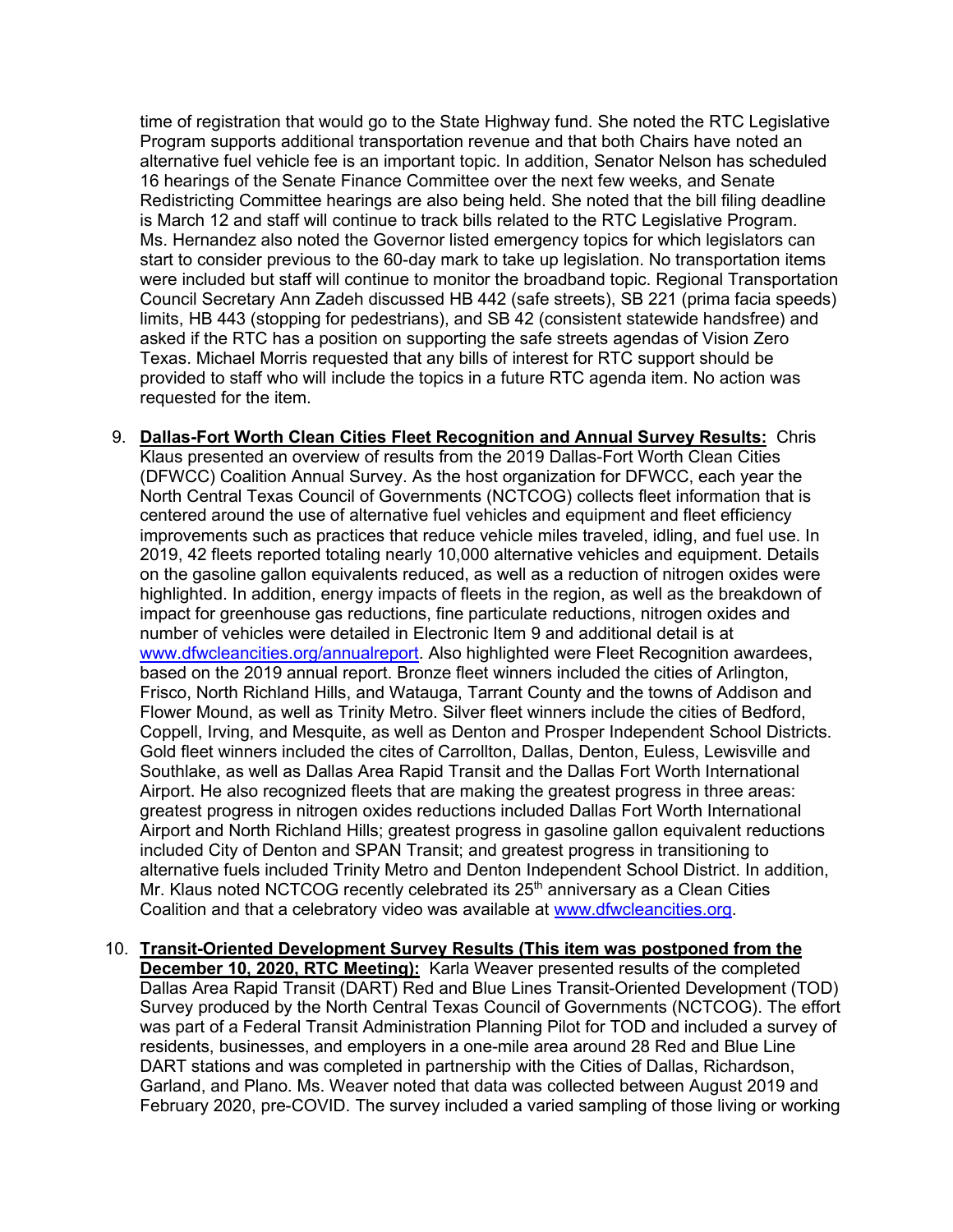near transit, as well as employers and covered many travel preferences and behavior topics. The presentation focused on travel and transit use, location impacts, and challenges/opportunities. Results indicate that proximity matters. Respondents who live closer to rail stations are more likely to use transit. When asked about travel mode, the majority of residents reported they drive alone; however, those living near transit use light rail and bus significantly more than the regional averages. Survey results also indicate that density matters, with areas of dense concentration of development seeing higher transit usage. For residents, higher density indicated higher likelihood of walking, and while 16 percent of those at high densities walked or bike, no more than 6 percent at all lower densities reported similar alternative modes of transportation. Additionally, the denser the housing development, the higher the likelihood people are using other modes of transportation for last mile connections. Ms. Weaver also highlighted some of the main factors in housing choices indicated by the survey. Cost of housing and low crime were most important, sidewalks through neighborhoods was the third highest response. There was also interest in quiet neighborhoods, parks/open spaces, and access to major transportation. The survey also helped identify challenges regarding TOD. There is still a high utilization of cars by TOD residents, and while 23 percent said a place of employment in walking distance was important, only 16 percent walked to their place of employment. Many cited the need for frequent stops, long trips and too many transfers as barriers to transit use. Businesses and employers see transit as less influential when considering business locations. In addition, when there is a lot of parking available transit is likely not being used to its full capacity. One of the challenges reported by respondents related to home/work trips was that DART did not connect to their work and home. Staff continues to look at the data to determine the role of demographics and how to better implement TOD solutions. For example, if the right mix of uses is available, 27 percent of residents report walking or biking to restaurants, coffee shops, and similar spaces and 52 percent would prefer to walk/bike or take transit to similar destinations for daily activities. Finally, the survey helps identify options to encourage walking or biking as entities design communities and consider connectivity. In summary, Ms. Weaver noted the survey results provide staff a better understanding of challenges and opportunities for TOD in the region and provide insight to the perceptions of those in the community. Results also show areas where staff can refocus. She noted more analysis was still needed on various areas of interest and the full report and data table were available online at [www.nctcog.org/TOD.](http://www.nctcog.org/TOD) Michael Morris encouraged members to view the report, especially from a policy perspective, when considering the impacts of land use and transportation.

11. **Safety Performance Targets Update:** Sonya Landrum presented an update on the regional Roadway Safety Performance regional targets for the 2021-2022 target schedule for federally required performance measures. Roadway Safety targets are focused on reducing serious injuries and fatalities for motorized and non-motorized travelers. The status of the various federally required performance measures the North Central Texas Council of Governments (NCTCOG) tracks and monitors was noted in the presentation. Ms. Landrum noted that today's presentation focused on Roadway Safety (PM1) performance measure targets. In February 2019, the Regional Transportation Council (RTC) approved support for the Texas Department of Transportation's (TxDOT's) 2018-2022 Safety Performance Targets. As part of its safety target development, NCTCOG also established the regional safety position that even one death on the transportation system is unacceptable and most recently in May 2019 the Texas Transportation Commission (TTC) directed TxDOT to work toward the goal of reducing the number of fatalities on Texas roadways by half by the year 2035 and to zero by the year 2050. The Roadway Safety performance targets include: the number of fatalities, rate of fatalities per 100 million vehicle miles traveled, serious injuries,